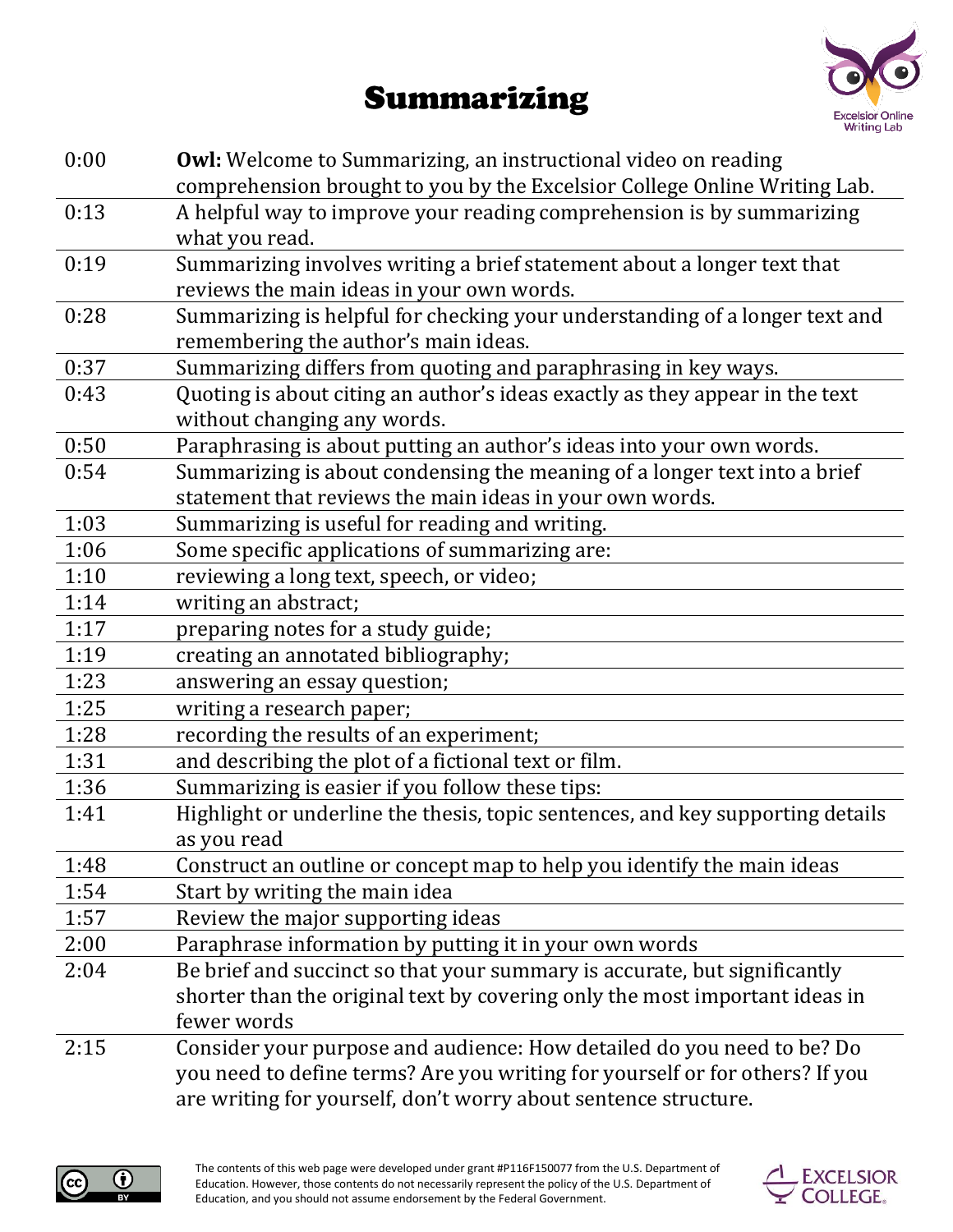| 2:29 | Present ideas in the same order that the author does                             |
|------|----------------------------------------------------------------------------------|
| 2:34 | If the author has a point of view, explain what it is in your summary            |
| 2:39 | Leave your personal opinion out of the summary unless you are required to        |
|      | include it                                                                       |
| 2:44 | Provide a citation if the summary is included in a formal writing assignment     |
|      | or publication                                                                   |
| 2:51 | Got that?                                                                        |
| 2:52 | Let's practice!                                                                  |
| 2:54 | We'll summarize the passage in this chapter that deals with the role of the      |
|      | media in American politics.                                                      |
| 3:00 | First, let's read the selection:                                                 |
| 3:04 | The media exist to fill a number of functions. Whether the medium is a           |
|      | newspaper, radio, or television newscast, a corporation behind the scenes        |
|      | must bring in revenue and pay for the cost of the product. Revenue comes         |
|      | from advertising and sponsors, like McDonald's, Ford Motor Company, and          |
|      | other large corporations. But corporations will not pay for advertising if       |
|      | there are no viewers or readers. So all programs and publications need to        |
|      | entertain, inform, or interest the public and maintain a steady stream of        |
|      | consumers. In the end, what attracts viewers and advertisers is what             |
|      | survives.                                                                        |
| 3:45 | The media are also watchdogs of society and of public officials. Some refer to   |
|      | the media as the fourth estate, with the branches of government being the        |
|      | first three estates and the media equally participating as the fourth. This role |
|      | helps maintain democracy and keeps the government accountable for its            |
|      | actions, even if a branch of government is reluctant to open itself to public    |
|      | scrutiny. As much as social scientists would like citizens to be informed and    |
|      | involved in politics and events, the reality is that we are not. So the media,   |
|      | especially journalists, keep an eye on what is happening and sounds an alarm     |
|      | when the public needs to pay attention.                                          |
| 4:28 | The media also engages in agenda setting, which is the act of choosing which     |
|      | issues or topics deserve public discussion. For example, in the early 1980s,     |
|      | famine in Ethiopia drew worldwide attention, which resulted in increased         |
|      | charitable giving to the country. Yet the famine had been going on for a long    |
|      | time before it was discovered by western media. Even after the discovery, it     |
|      | took video footage to gain the attention of the British and U.S. populations     |
|      | and start the aid flowing. Today, numerous examples of agenda setting show       |
|      | how important the media are when trying to prevent further emergencies or        |
|      | humanitarian crises. In the spring of 2015, when the Dominican Republic          |
|      | was preparing to exile Haitians and undocumented (or under documented)           |
|      | residents, major U.S. news outlets remained silent. However, once the story      |
|      | had been covered several times by Al Jazeera, a state-funded broadcast           |